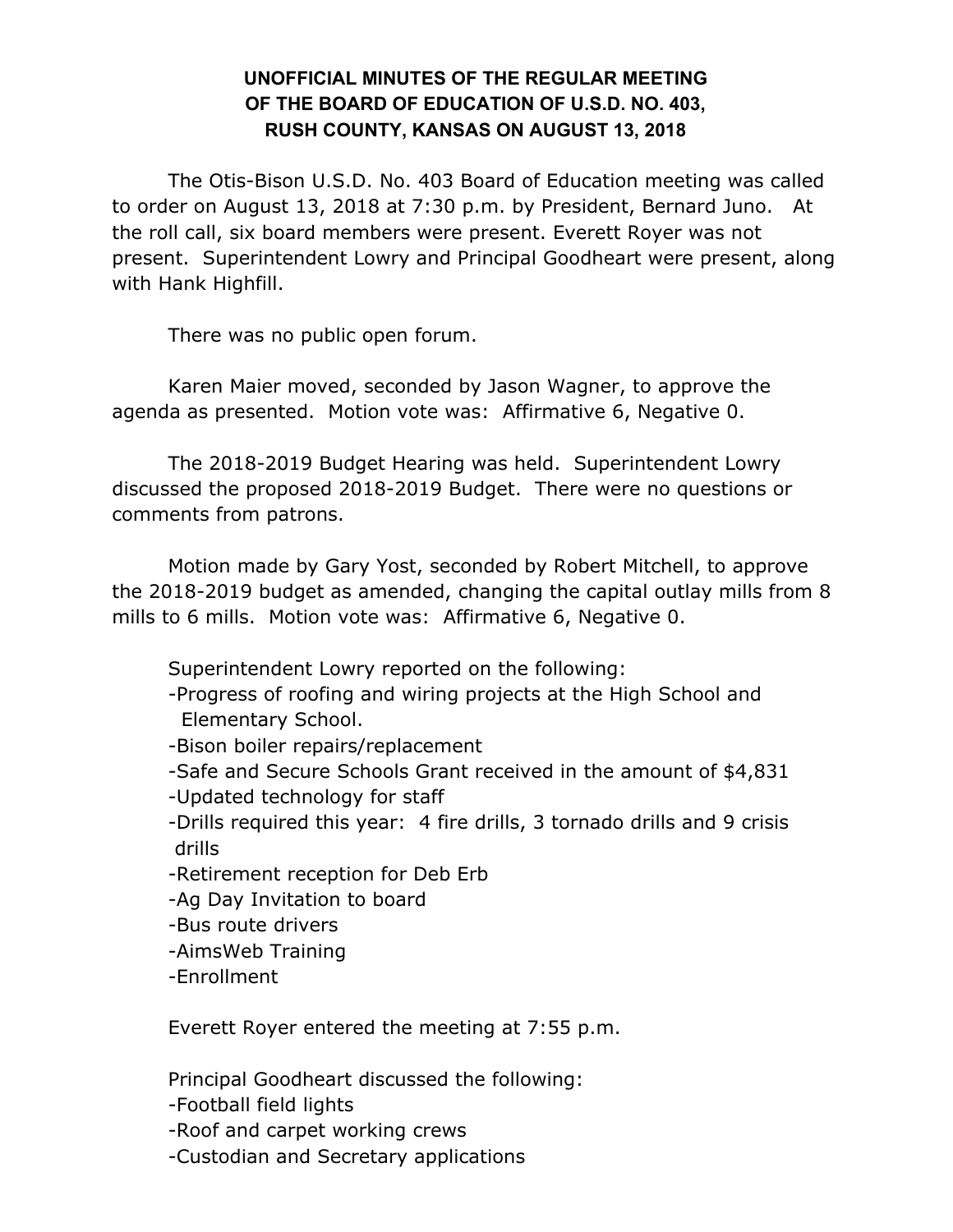-Flooring in gym -Jennifer Chapman will cover Pre-School first 7 days of school

Hank Highfill's Technology Report included the following: -Promethean Boards -Installation of three TV's at Elementary School -Smoothwall -Chromebooks

Milt Dougherty submitted a written report for SouthWinds Academy. Superintendent Lowry discussed the projected enrollment numbers

Motion made by Jason Wagner, seconded by Pam Welsh, to approve the July 9, 2018 regular meeting minutes, July 30,2018 special meeting minutes, treasurer's report, accounts payable, activity funds and petty cash fund. Motion vote was: Affirmative 7, Negative 0.

Gary Yost moved, seconded by Everett Royer, to approve the Maintenance Contract with Crazy 8 for the 2018-2019 school year. Motion vote was: Affirmative 6, Negative 1. (Robert Mitchell abstained.)

Motion made by Gary Yost, seconded by Karen Maier, to approve the second reading of board policies AF, BCAC, BCBG, DC, DE, DFAC, DFE, DIC, DJB, DJEB, DJED, DJEF, DK, DP, EBC, GAAE, GAAF, GAD, GBO, IDACA, JBE, JCAC, JDD, JDDA, JDDB AND JDDC. Motion vote was: Affirmative 7, Negative 0.

Motion made to by Everett Royer, seconded by Pam Welsh, to approve the Out-of-District Applications for Kira Ball, Kegan Gawith, Thomas Gawith, Brooklynn Pekins, Travis Ross, Preston, Ross, Jacob Tubbs, Aniston Waterhouse, Andrew Zordel and Dalton Janousek. Motion vote was: Affirmative 7, Negative 0.

Karen Maier moved, seconded by Robert Mitchell, to approve the Out-of-District Attendance and Transportation forms from Hoisington as presented. Motion vote was: Affirmative 7, Negative 0.

Motion made by Everett Royer, seconded by Gary Yost, to pay Devan Yarmer mileage for transportation of his children at the state rate. Motion vote was: Affirmative 7, Negative 0.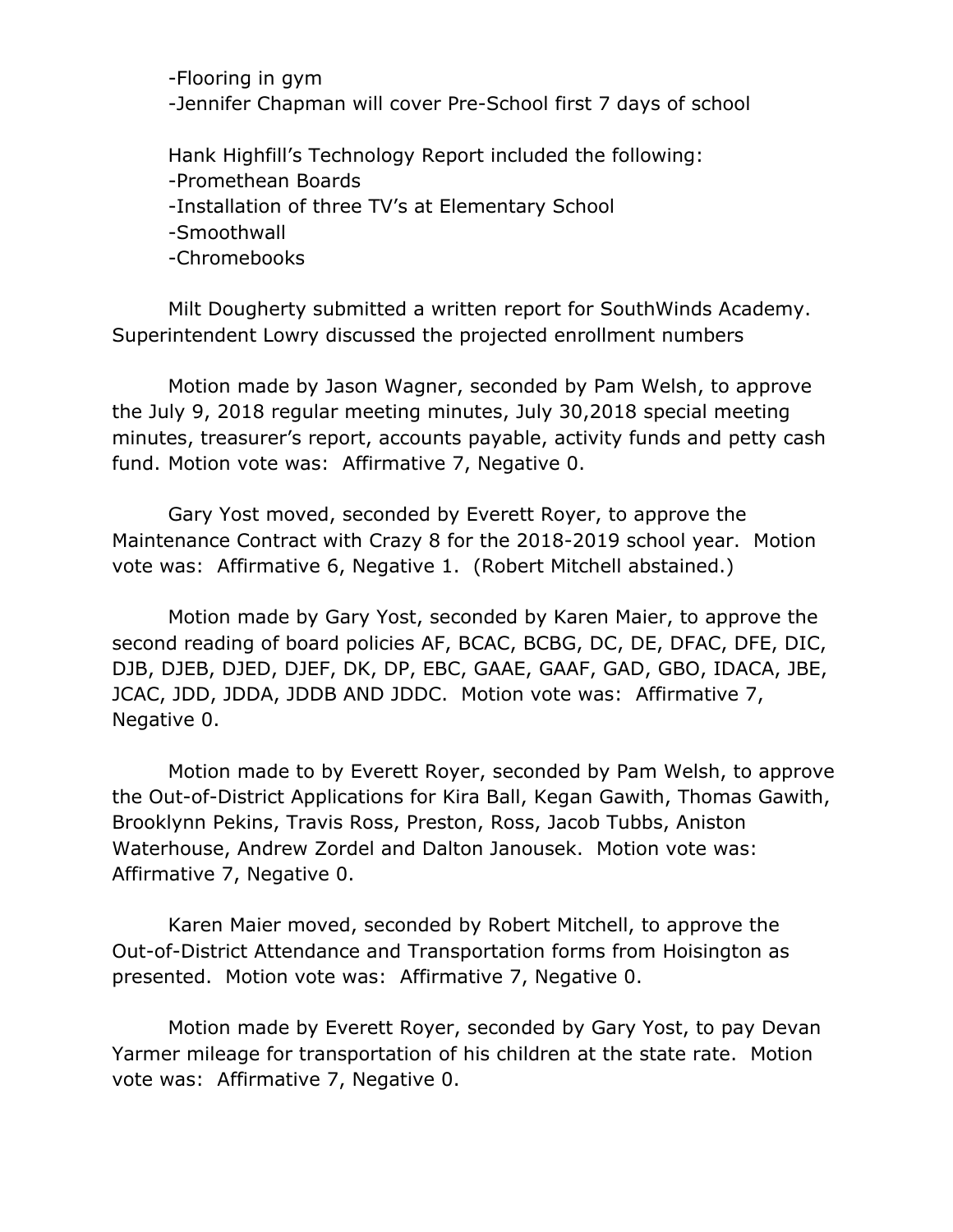Motion made by Gary Yost, seconded by Karen Maier, to approve the purchase of Smoothwall filtering. Motion vote was: Affirmative 7, Negative 0.

Jason Wagner moved, seconded by Karen Maier, to approve the #403 Fundraising Approval Form. Motion vote was: Affirmative 7, Negative 0.

Motion made by Bernard Juno, seconded by Everett Royer, to go into executive session for fifteen (15) minutes with the board, Superintendent Lowry and Mr. Goodheart, to discuss certified contracts and salary, classified contracts, supplemental contracts and resignations, pursuant to the Open Meetings Act, and that we return to open meeting in the boardroom at 8:48 p.m. Motion vote was: Affirmative 7, Negative 0.

The meeting was resumed at 8:48 p.m.

Motion made by Everett Royer, seconded by Pam Welsh, to approve the long term substitute contract for Tory Arnberger as Business Instructor. Motion vote was: Affirmative 7, Negative 0.

Motion made by Karen Maier to approve the salary for Jackie Schultz at \$19,499.00 for 2018-2019. Motion seconded by Gary Yost. Motion vote was: Affirmative 7, Negative 0.

Robert Mitchell moved, seconded by Karen Maier, to give the head cook an additional \$.20 per hour. Motion vote was: Affirmative 7, Negative 0.

Gary Yost moved, seconded by Jason Wagner, to approve Milt Dougherty's salary at \$40,941.60 as SouthWinds Academy Principal for 2018-2019 and \$527.00 per month applied towards the district's health insurance. Motion vote was: Affirmative 7, Negative 0.

Jason Wagner moved, seconded by Pam Welsh, to approve the updated Supplemental List as presented. Motion vote was: Affirmative 7, Negative 0.

Motion made by Gary Yost, seconded by Everett Royer, to approve the Activity Custodian Contract for Matt Oetken for 2018-2019. Motion vote was: Affirmative 7, Negative 0.